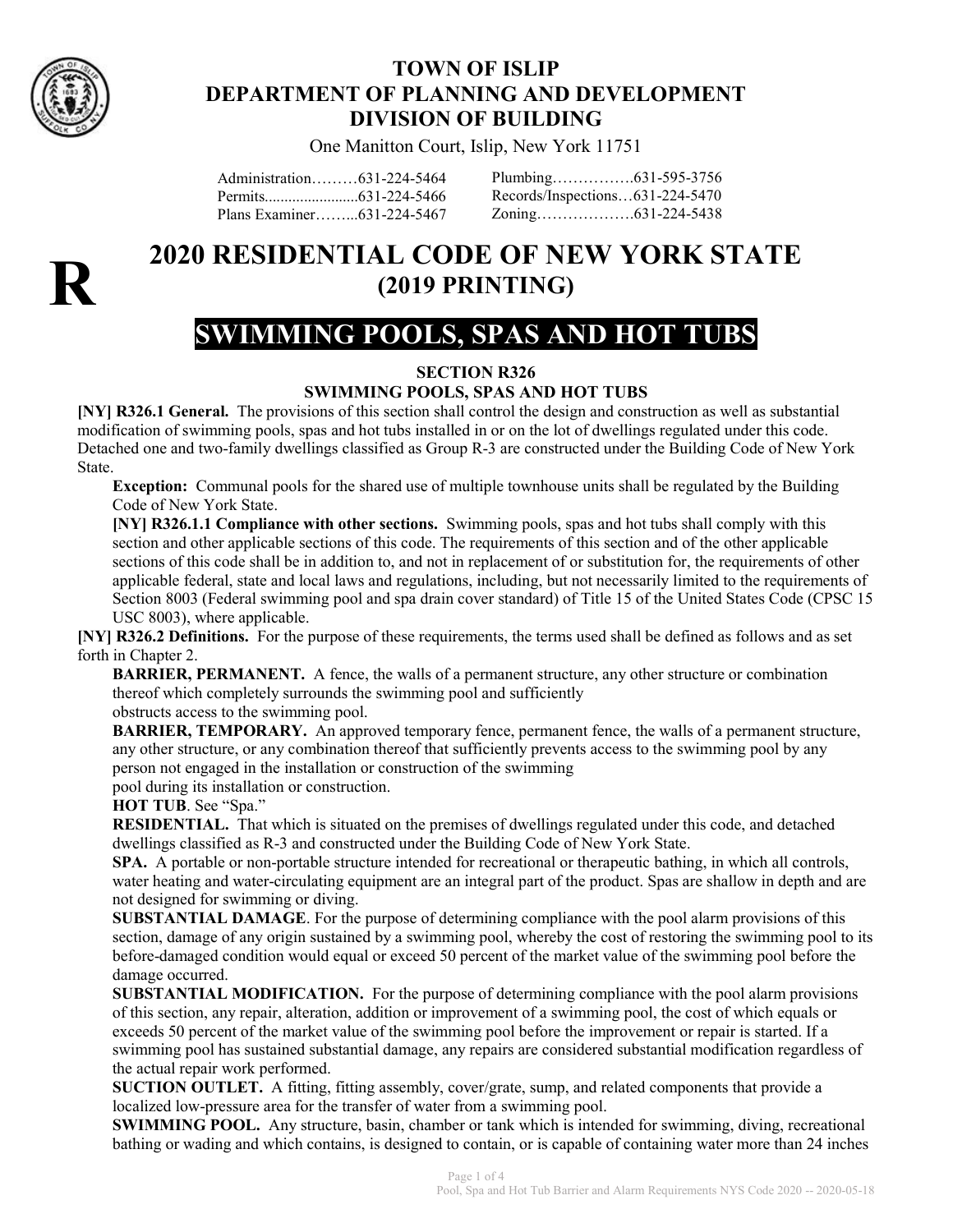(610 mm) deep at any point. This includes in-ground, above-ground and

on-ground pools, indoor pools, hot tubs, spas, and wading pools.

SWIMMING POOL, INDOOR. A swimming pool which is totally contained within a structure and surrounded on all four sides by the walls of the enclosing structure.

SWIMMING POOL, OUTDOOR. Any swimming pool which is not an indoor pool.

#### [NY] R326.3 Compliance with other standards.

[NY] R326.3.1 In-ground pools. In-ground pools shall be designed and constructed in conformance with ANSI/APSP/ICC 5 (American National Standard for Residential In-ground Swimming Pools, 2011). [NY] R326.3.2 Above-ground and on-ground pools. Above-ground and on-ground pools shall be designed and

constructed in conformance with ANSI/APSP/ICC 4 (American National Standard for Above-ground/On-ground Residential Swimming Pools, 2012).

[NY] R326.3.3 Permanently installed spas and hot tubs. Permanently installed spas and hot tubs shall be designed and constructed in conformance with ANSI/ APSP/ICC 3 (American National Standard for Permanently Installed Residential Spas and Swim Spas, 2014).

[NY] R326.3.4 Portable spas and hot tubs. Portable spas and hot tubs shall be designed and constructed in conformance with ANSI/APSP/ICC 6 (American National Standard for Residential Portable Spas and Swim Spas, 2013).

[NY] R326.4 Barriers, application. The provisions of this section shall control the design of barriers for swimming pools, spas and hot tubs. These design controls are intended to provide protection against potential drowning and near drowning by sufficiently preventing access to swimming pools, spas and hot tubs by persons outside the property, persons within the dwelling, and persons in other parts of the property not contained within the pool enclosure.

[NY] R326.4.1 Temporary barriers. An outdoor swimming pool shall be surrounded by a temporary barrier during installation or construction that shall remain in place until a permanent barrier in compliance with Section R326.4.2 is provided.

#### Exceptions:

- 1. Above-ground or on-ground pools where the pool structure constitutes a barrier in compliance with Section R326.4.2.9.
- 2. Spas or hot tubs with a safety cover which complies with ASTM F1346, provided that such safety cover is in place during the period of installation or construction of such hot tub or spa. The temporary removal of a safety cover as required to facilitate the installation or construction of a hot tub of a hot tub or spa during periods when at least one person engaged in the installation or construction is present is permitted.

[NY] R326.4.1.1 Height. The top of the temporary barrier shall be at least 48 inches (1219 mm) above grade measured on the side of the barrier which faces away from the swimming pool.

[NY] R326.4.1.2 Replacement by a permanent barrier. A temporary barrier shall be replaced by a complying permanent barrier within either of the following periods:

- 1. 90 days of the date of issuance of the Building Permit for the installation or construction of the swimming pool; or
- 2. 90 days of the date of commencement of the installation or construction of the swimming pool. [NY] R326.4.1.2.1 Replacement extension. Subject to the approval of the building official, the time period for completion of the permanent barrier may be extended for good cause, including, but not limited to, adverse weather conditions delaying construction.

[NY] R326.4.2 Permanent barriers. Swimming pools shall be completely enclosed by a permanent barrier complying with Sections R326.4.2.1 through R326.4.2.6.

[NY] R326.4.2.1 Barrier height and clearances. The top of the barrier shall be no less than 48 inches (1219 mm) above grade measured on the side of the barrier that faces away from the swimming pool. The vertical clearance between grade and the bottom of the barrier shall not be greater than 2 inches (51 mm) measured on the side of the barrier that faces away from the swimming pool. Where the top of the pool structure is above grade, the barrier may be at ground level, or mounted on top of the pool structure. Where the barrier is mounted on top of the pool structure, the barrier shall comply with Sections R326.4.2.2 and R326.4.2.3. [NY] R326.4.2.2 Solid barrier surfaces. Solid barriers which do not have openings shall not contain indentations or protrusions except for normal construction tolerances and tooled masonry joints. [NY] R326.4.2.3 Closely spaced horizontal members. Where the barrier is composed of horizontal and vertical members and the distance between the tops of the horizontal members is less than 45 inches (1143 mm), the horizontal members shall be located on the swimming pool side of the fence. Spacing between vertical members shall not exceed 13/4 inches (44 mm) in width. Where there are decorative cutouts within vertical members, spacing within the cutouts shall be not greater than 13/4 inches (44 mm) in width.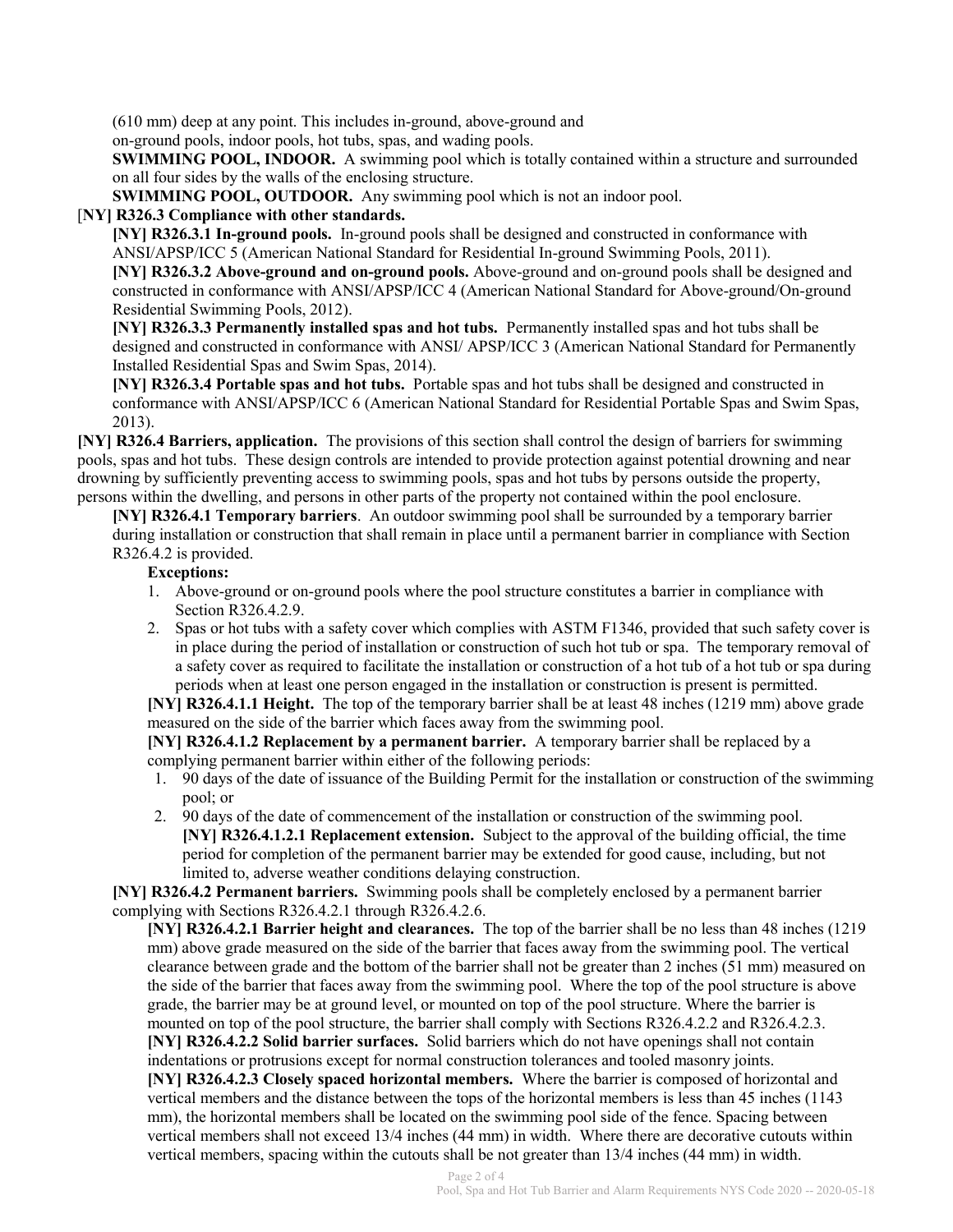[NY] R326.4.2.4 Widely spaced horizontal members. Where the barrier is composed of horizontal and vertical members and the distance between the tops of the horizontal members is 45 inches (1143 mm) or more, spacing between vertical members shall be not greater than 4 inches (102 mm). Where there are decorative cutouts within vertical members, spacing within the cutouts shall be not greater than 13/4 inches (44 mm) in width.

[NY] R326.4.2.5 Chain link dimensions. Maximum mesh size for chain link fences shall be a 21/4 inch (57mm) square, unless the fence has vertical slats fastened at the top or the bottom which reduce the openings to not more than 13/4 inches (44 mm).

[NY] R326.4.2.6 Diagonal members. Where the barrier is composed of diagonal members, the maximum opening formed by the diagonal members shall not be greater than 13/4 inches (44 mm).

[NY] R326.4.2.7 Gates. Gates shall comply with the requirements of Sections R326.4.2.1 through R326.4.2.6, and with the following requirements:

[NY] R326.4.2.7.1 Self-closing and opening configuration. All gates shall be self-closing. In addition, if the gate is a pedestrian access gate, the gate shall open outward, away from the pool. [NY] R326.4.2.7.2 Latching. All gates shall be self-latching, with the latch handle located within the enclosure (i.e., on the pool side of the enclosure) and at least 40 inches (1016 mm) above grade. In addition, if the latch handle is located less than 54 inches (1372 mm) from grade, the latch handle shall be located at least 3 inches (76 mm) below the top of the gate, and neither the gate nor the barrier shall have any opening greater than 0.5 inch (12.7 mm) within 18 inches (457 mm) of the latch handle. [NY] R326.4.2.7.3 Locking. All gates shall be securely locked with a key, combination or other child-proof lock sufficient to prevent access to the swimming pool through such gate when the swimming pool is not in use or supervised.

[NY] R326.4.2.8 Dwelling wall as barrier. A wall or walls of a dwelling may serve as part of the barrier, provided that the wall or walls meet the applicable barrier requirements of Sections R326.4.2.1 through R326.4.2.6, and one of the following conditions shall be met:

- 1.) a.) Doors with direct access to the pool through that wall shall be equipped with an alarm that produces an audible warning when the door and/or its screen, if present, are opened. The alarm shall be listed in accordance with UL 2017. The audible alarm shall activate within 7 seconds and sound continuously for a minimum of 30 seconds after the door and/or its screen, if present, are opened and are capable of being heard throughout the house during normal household activities. The alarm shall automatically reset under all conditions. The alarm system shall be equipped with a manual means, such as touch pad or switch, to temporarily deactivate the alarm for a single opening. Deactivation shall last for not more than 15 seconds; and
	- b.) Operable windows in the wall or walls used as a barrier shall have a latching device located no less than 48 inches above the floor. Openings in operable windows shall not allow a 4 inch- diameter (102 mm) sphere to pass through the opening when the window is in its largest opened position; and
	- c.) Where the dwelling is wholly contained within the pool barrier or enclosure, alarms shall be provided at every door with direct access to the pool; or
- 2.) Other approved means of protection, such as self-closing with self-latching devices, so long as the degree of protection afforded is not less than the protection afforded by Item 1 described above.

[NY] R326.4.2.8.1 Alarm deactivation switch location. Where an alarm is provided, the deactivation switch shall be located 54 inches (1372 mm) or more above the threshold of the door. In dwellings required to be Accessible units, Type A units, or Type B units, the deactivation switch shall be located 48 inches (1219 mm) above the threshold of the door.

[NY] R326.4.2.9 Pool structure as barrier. Where an above-ground pool structure is used as a barrier, or where the barrier is mounted on top of the pool structure, the structure shall be designed and constructed in compliance with ANSI/APSP/ICC 4 and meet the applicable barrier requirements of Sections 326.4.2.1 through R326.4.2.8. Where the means of access is a ladder or steps, one of the following conditions shall be met:

- 1. The ladder or steps shall be capable of being secured, locked or removed to prevent access. When the ladder or steps are secured, locked or removed, any opening created shall not allow the passage of a 4 inch-diameter (102 mm) sphere; or
- 2. The ladder or steps shall be surrounded by a barrier which meets the requirements of Sections